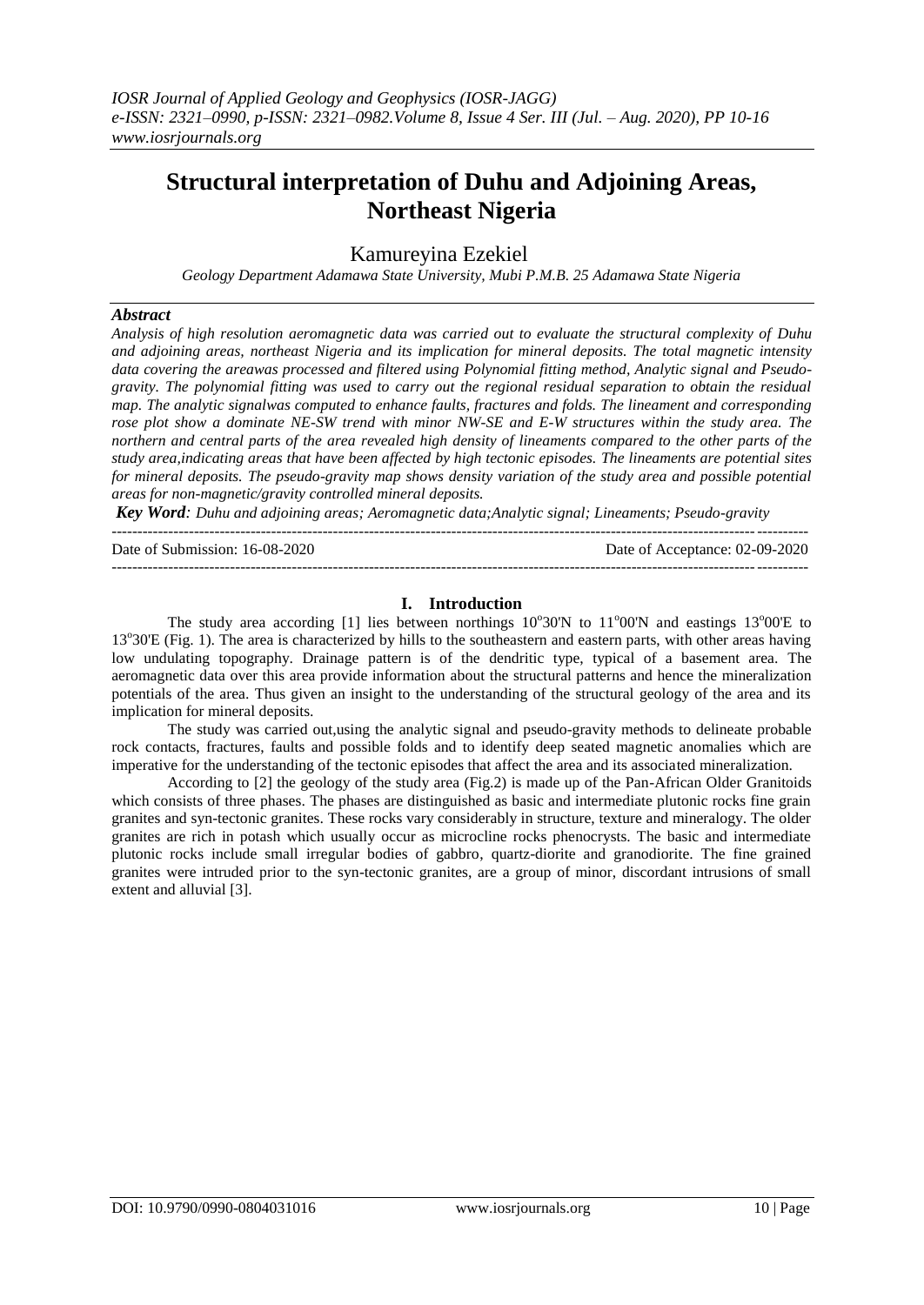

**Figure 1:** Topographic Map of The Study Area (After Digital Elevation Model 2006)



**Figure 2:** Geologic Mapof the Study Area (After Nigeria Geological Survey Agency 2006)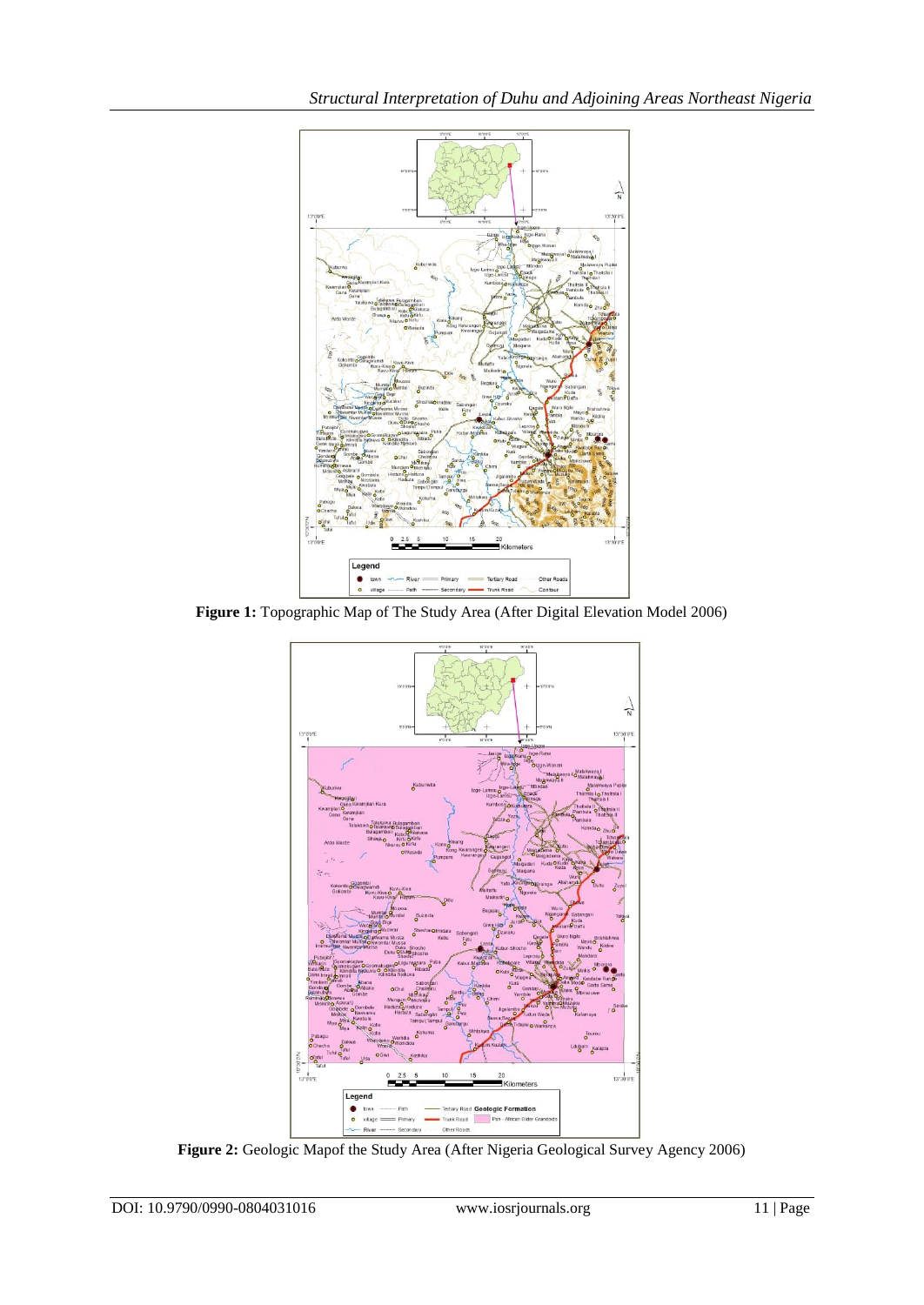#### **Data Acquisition**

#### **II. Material And Methods**

The data that was used for the study, were procured from the Nigerian geological Survey Agency (NGSA), on a scale of 1:100000. The NGSA carried out a nationwide airborne aeromagnetic survey in 2009 with aim of diversifying the country's economy from mono product economy to other sector. Regional high resolution aeromagnetic data, were acquired in Nigeria by Fugro airborne survey limited for the NGSA between 204 and 2009. The acquisition, processing, compilation of the new data were jointly financed by the federal government of Nigeria and the World Bank as part of the sustainable management for mineral resource project. The aeromagnetic data was acquired using 3X Scintrex CS3 Cesium Vapour Magnetometer,were carried out by means of fixed-wing aircrafts flown at mean terrain clearance at 80m with 500m line spacing and nominal tie line spacing of 2km [4].

# **Data Processing**

#### *Polynomial fitting*

The Polynomial fitting method was used in regional-residual separation to obtain the residual map. In polynomial fitting the regional is matched with mathematical Polynomial of low order to expose the residual features as random errors, and the treatment is based on statistical theory. The observed data are used to compute, usually by least square method, the mathematically described surface given the closest fit to the magnetic field that can be obtained within a specified degree of detail. This surface is considered to be the regional field and the residual is the difference between the magnetic field value thus determined [5] [6] and [7]. The simplest approach is to fit a polynomial of first order to the magnetic data over a large area as possible around the zone of interest and to subtract the polynomial surface from the observed surface. If the regional field were a simple inclined plane it will be a first order surface. Thus

$$
Z = Ax + By + C1 \tag{1}
$$

The next stage of complexity is the representation of a second order polynomial where,

$$
Z = Ax^2 + By^2 + CxyDx + Ey + F3.
$$

The next stage of complexity is another representation of a third order polynomial, etc.

The residual magnetic field of the study area was produced by subtracting the regional field from the total magnetic field using the Polynomial fitting method. The computer program aero-super map was used to generate the coordinates of the total intensity field data values. This super data file, for all the magnetic values was used for production of composite aeromagnetic map of the study area using Oasis Montaj software version 7.0.1. The program was used to derive the residual magnetic values by subtracting values of regional field from the total magnetic field values to produce the residual magnetic map and the regional map.

#### *Analytic signal*

The analytic signal for edge detection in magnetic anomaly was first used by [8] and is now widely used in magnetic interpretation as a means of positioning anomalies directly over their sources. The amplitude of the simple analytical signal peaks over magnetic contacts and can also be used to find horizontal locations and depths of magnetic contacts. This transformation is very useful at low magnetic latitude as it is independent of the inclination of the magnetic field. This very important application made it suitable to be used on magnetic data over Nigeria because magnetic inclination for the country varies from 7˚N to 13˚S and it is classified as a region with low magnetic latitude. Authors such as[9] and [10] used magnetic derivatives to determine the shape and edge in magnetic data. The analytical signal is given by

$$
AS = \sqrt{\left(\frac{dA}{dx}\right)^2 + \left(\frac{dA}{dy}\right)^2 + \left(\frac{dA}{dz}\right)^2}
$$

3

This filtering technique is considered the simplest approach to estimate contact locations (e.g. Faults), because the gradient is largest at the edges of tabular bodies. It requires a number of assumptions about the surface. Such assumptions are that the regional magnetic field, the source magnetization, the contacts are vertical, the contacts are isolated and the sources are thick [11]. In contrast the method is least susceptible to noise in the data because it only requires the two first order horizontal derivatives of the magnetic field. In the characterization of a site that may have potential for hosting minerals, hydrocarbons and ground water, it is essential to understand the existent framework of brittle deformation zones in the bedrock. These zones have effect on groundwater transport and the hydrochemistry in the bedrock, and the rock mechanical properties.

Lineament statistics are generally presented as Lineament density maps, Density of lineament intersections per defined cell area and Rose diagrams showing the orientation of lineaments. Lineament statistics can be used to check the structural homogeneity in the rock. Lineament intersections are of general interest regarding the groundwater flow in the bedrock as they indicate the location of potential channels (intersections between two or more deformation zones). Lineaments are generally shorter than the structures they reflect and a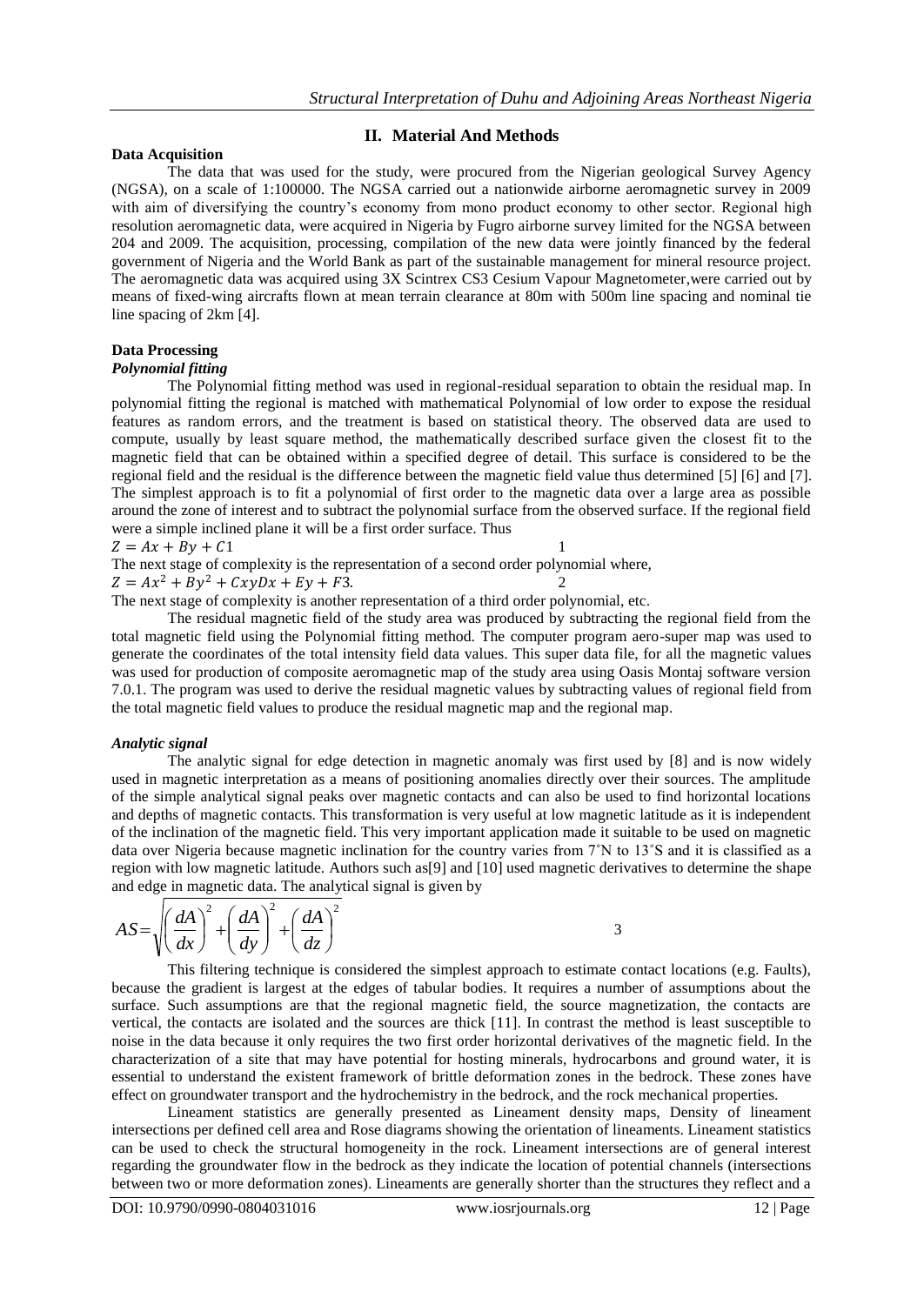lineament is generally formed by a trace of fracture. For the purpose of this work the lineaments were manually drawn on the analytic signal map.

#### **Pseudo-gravity**

The pseudo-gravity transform has some special characteristics that reduce the dominance of the shallow magnetic sources and enhances the amplitude of magnetic anomalies from deeper magnetic source rocks. The theory behind the method can be found in texts such as [12] and involves an integration of the total field magnetic grid to derive a pseudo-gravity grid.The pseudo-gravity transform was applied to the total magnetic intensity grid of the study area using the FFT filter package available in Oasis montaj.

#### **III. Result**

Figure 3 showsthe total magnetic intensity (TMI) map of the study area. The map was subdivided into low magnetic intensity area having dark-blue-light-blue-green colour with values range of -193.775nT to 16.939nT. This covers most of the northern part of the area. Medium magnetic intensity with yellow-orange colour having values with the range of 29.719nT to 95.421nT occur mostly in the northwestern part and high magnetic intensity with red-pink colour having values range of 101.597nT to 240.799nT, occurs in the southeastern part of the study area.

Figure 4 shows the residual magnetic intensity (RMI) map of the study area. The map was also divided into low residual magnetic intensity values that vary from -166.740nT to 5.957nT with dark-blue-light-bluegreen colour, medium with yellow-orange colour having values range of 9.244nT to 29.159nT and high residual magnetic intensity with red to pink colour having range of values from 32.521nT to 132.322nT. High magnetic intensity anomalies occur in the central and southern parts with pockets in the northern part; medium magnetic intensity covers most of the entire study area accompanied by the low magnetic intensity.

Figure 5 shows the analytic signal map of the study area with manually drawn lineaments. The lineaments are widely distributed throughout the study area, with high density in the northern and central parts. Major magnetic anomalies were observed orienting in the NE-SW direction, with others in the E-W and NW-SE direction.

Figure 6 shows rose diagram of the study area with orientation of lineaments that were measured and plotted from the analytic signal map. Major trends of the lineaments are oriented in the NE-SW direction with the E-W, NW-SE as minors.

Figure 7 shows the pseudo-gravity map of the study area with major anomalies in the extreme eastern part extending from the north to south and another in the extreme western part extending from the north to the south. The density vary from -0.204mGal to 0.177mGal.



**Figure 3**: Total Magnetic Intensity (TMI) Map of the Study Area.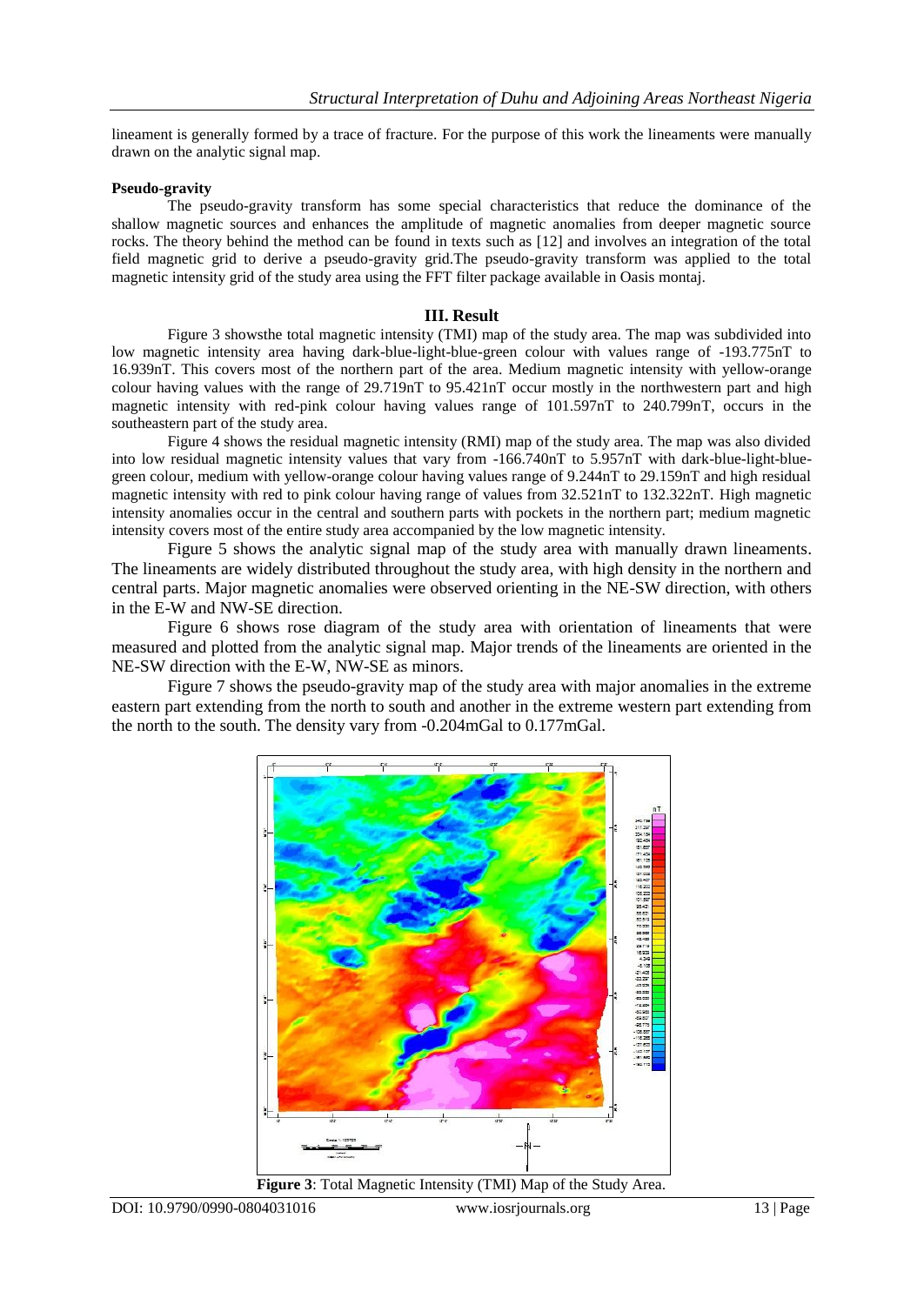

**Figure 4**: Residual Magnetic Intensity (RMI) Map of the Study Area.



**Figure 5**: Analytic SignalMap of the Study Area showing Lineaments.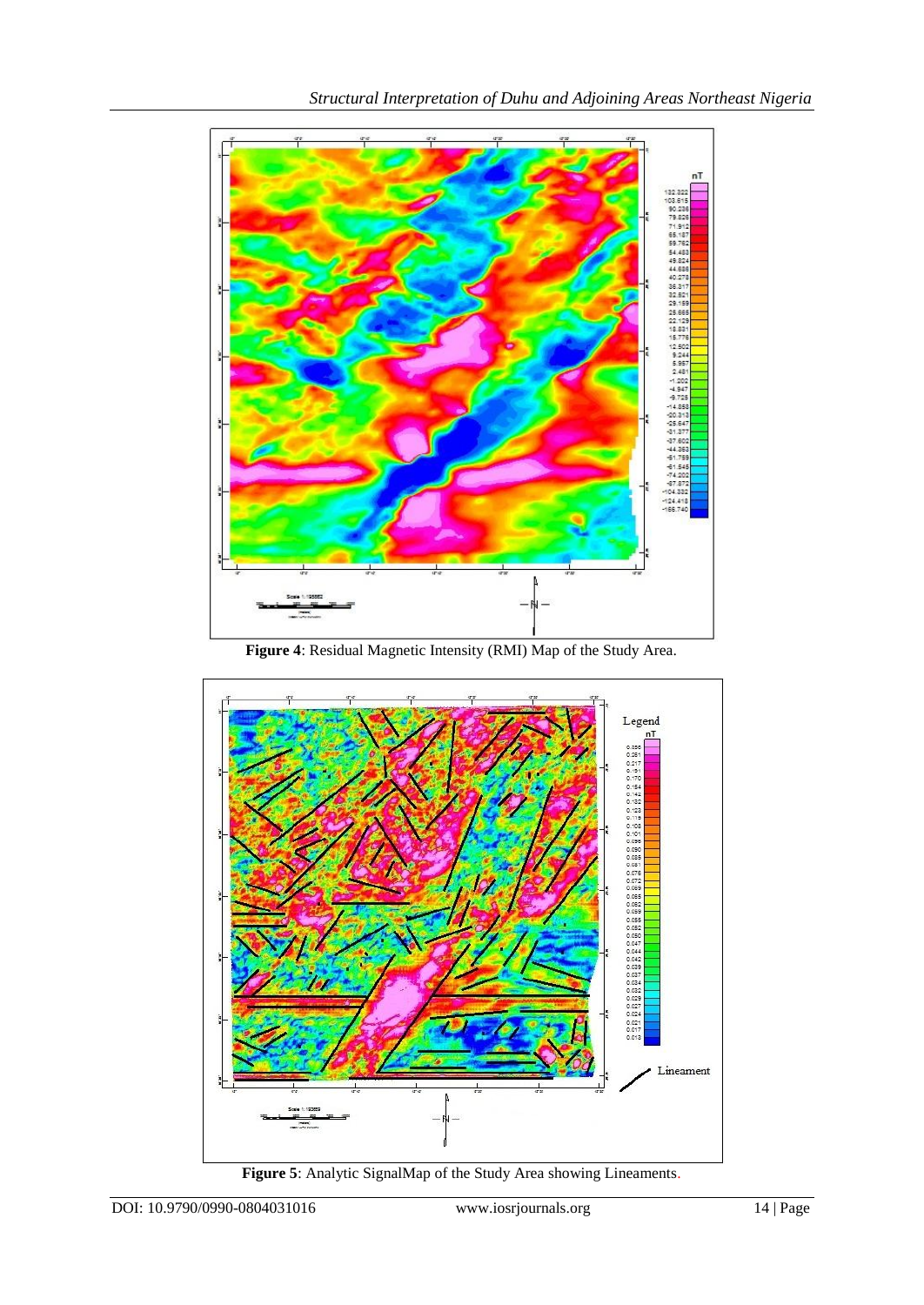

**Figure 6**: Rose diagram showing orientation of lineaments of the study area



**Figure 7:** Pseudo-gravity Map of the Study Area.